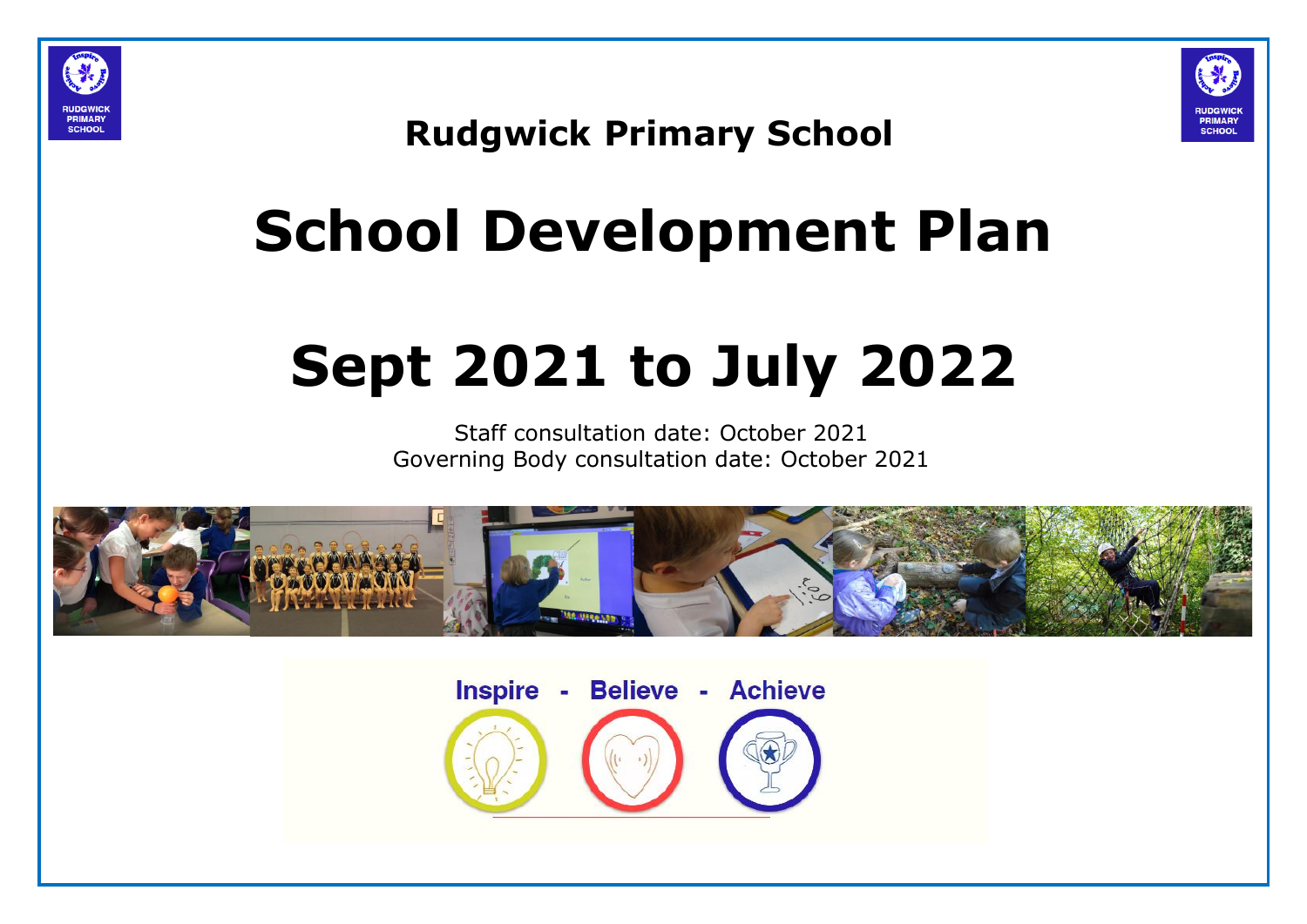



### **Our Vision:**

**Rudgwick Primary School aims to be a community where** everyone is inspired by a love of learning, is supported and encouraged to believe in themselves and is enabled to achieve success.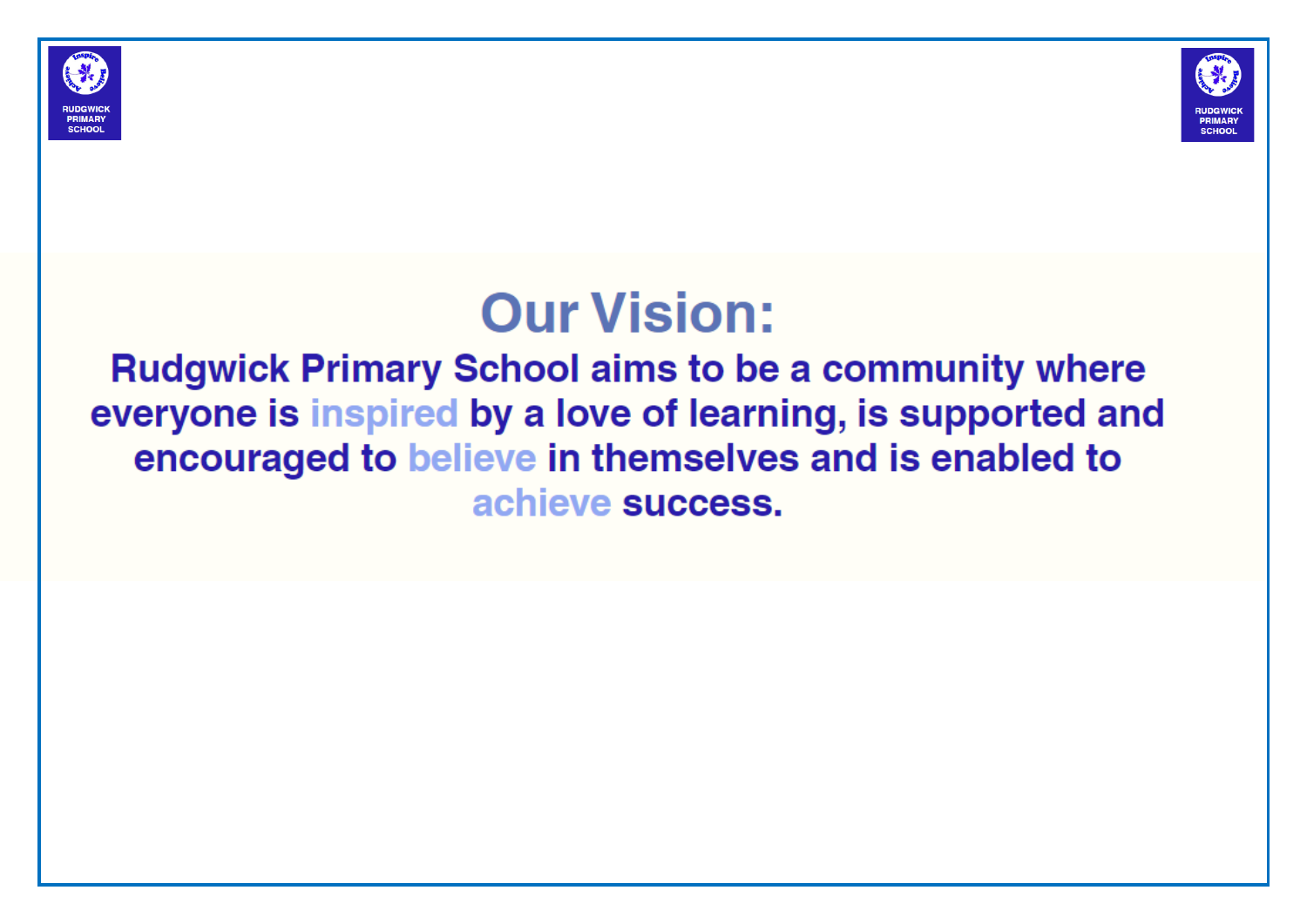



#### **Key Actions from previous OFSTED report – December 2017**

#### **What does the school need to do to improve further?**

Leaders and those responsible for Governance should ensure that:

- The ongoing monitoring and evaluation of pupils' progress provide a complete picture of the impact of pupil premium funding
- Leaders at all levels continue to build on the work already started, so that all pupils who have the potential to work at greater depth or reach high standards do so.

#### **IDSR (Inspection Data Summary Report) – 2019**

- Reading and Maths progress improved between 2018 and 2019
- 6/9 children screened (phonics) in Y2 passed
- Rate of overall absence (4%) and persistent absence (8.7%) were in the highest 20% of schools with a similar level of deprivation
- There were no fixed period or permanent exclusions
- Overall absence of children entitled to FSM (9.8%) and children with SEN (6.9%)was in the highest 20% of all schools

#### **LA Pupil Premium Review – April 2021**

- Use the new Strategy Statement to be clear about specific priorities and areas for focus. Establish how they will be monitored and by whom.
- When revising the school's curriculum intent, content and sequencing ensure it takes into account the needs of our disadvantaged children.
- Continue to work on improving teaching & learning across the school to meet the needs of disadvantaged learners, with an awareness of the importance of language.
- Ensure all staff are aware of what QFT looks like and are implementing this in their practice as well as monitoring consistency in their own subjects.
- Ensure Governors have opportunities to monitor how the curriculum meets the needs of disadvantaged children.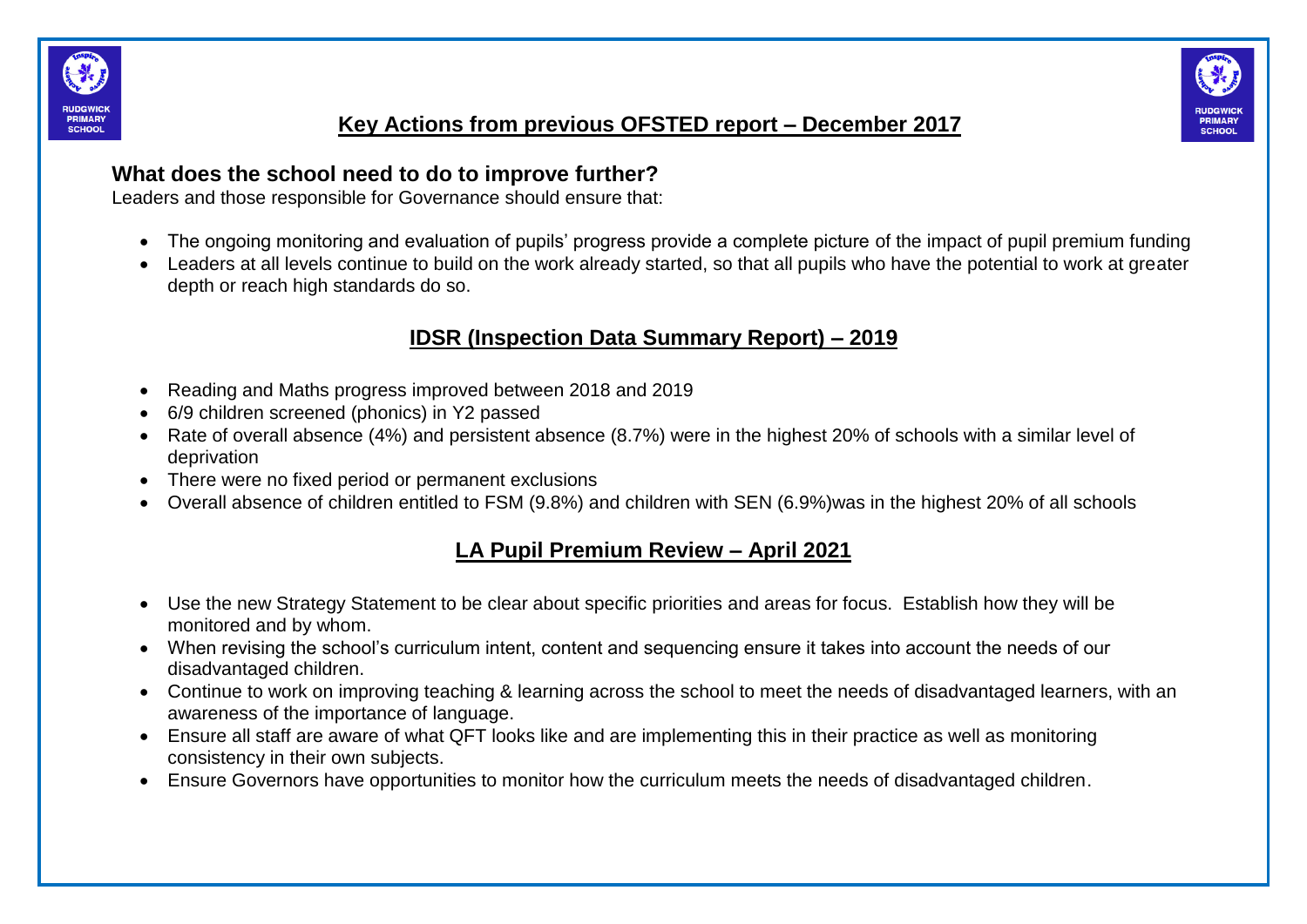



#### **Key people involved in implementing this plan**

(with abbreviations used to identify them in plan)

#### **Rudgwick's Senior and Middle Leaders**

- Terry Ryan (TR) and the settlement of the Headteacher
- 
- Sharon Mellors (SM) Sharon Manager
- Carmel Wilson (CW) **English Leader**
- James Collinson (JC) and the state of the Maths Leader
- David Buckley (DB) Chair of Governors
- 

#### **Advisers and consultants**

- Sarah Curtis (SC) LA Link Adviser
- 
- Rachel Nunns (RN) HT Mentor

 Hayley Edwards (HE) Deputy Headteacher, EYFS Leader • Claire Dunsby (SW) School Business Manager

• Ian Rodgers (IR) **Area Education Adviser South** Area Education Adviser South